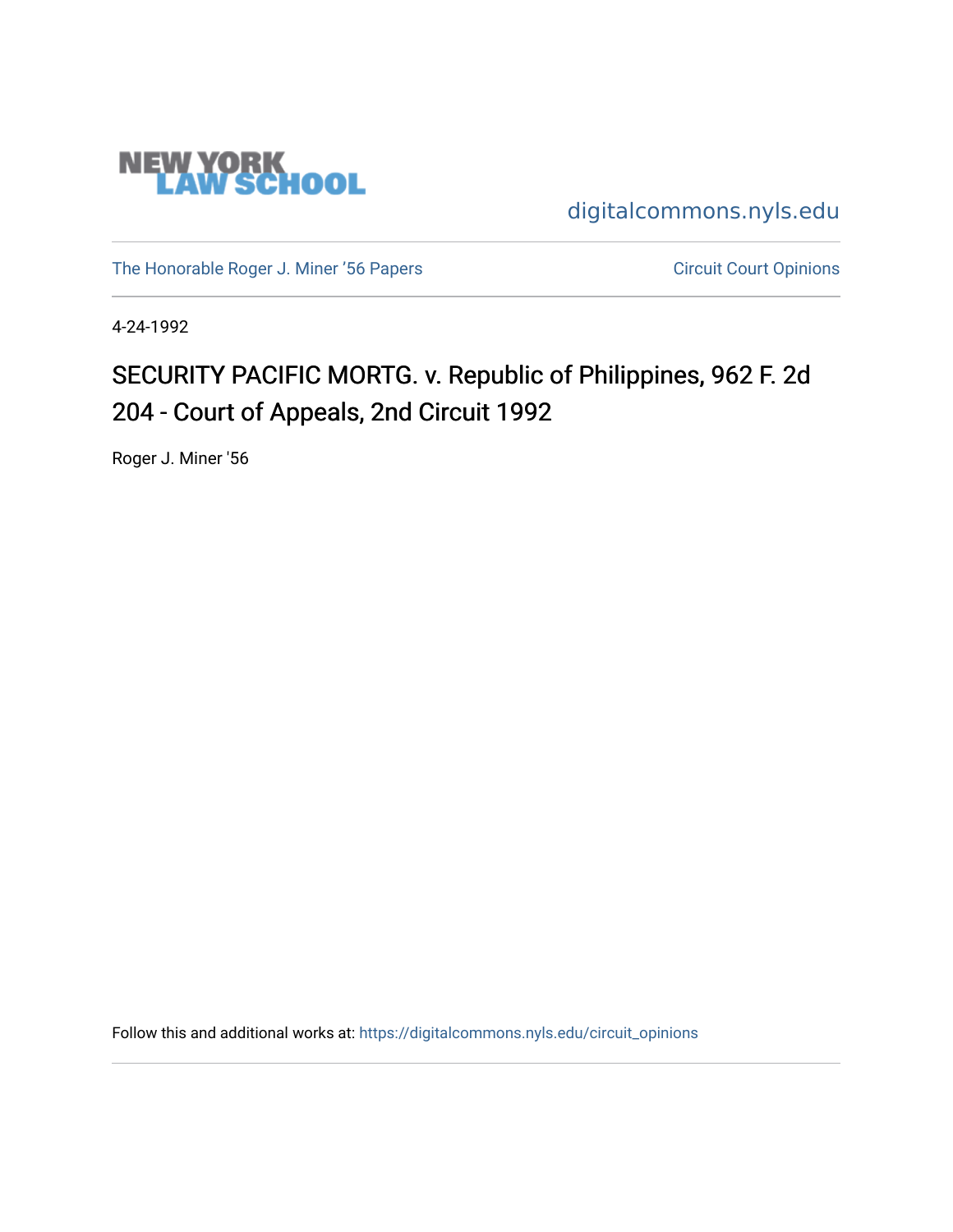#### 962 F.2d 204 (1992)

#### SECURITY PACIFIC MORTGAGE AND REAL ESTATE SERVICES, INC., Plaintiff-Appellee,

v.

#### The REPUBLIC OF the PHILIPPINES, Defendant-Appellee,

#### Canadian Land Company of America, N.V., also known as Canadian Land Company of America, Inc., NYL, Inc., formerly known as Greatneckers, Inc., doing business as The New York Land Company; NYL Properties, Inc.; the People of the State of New York; the City of New York; Irving Haase & Co., Inc.; Lombard Odier & Cie, Defendants, Nico Construction Company, Inc., Intervenor-Appellant.

No. 808. Docket 91-7849.

United States Court of Appeals, Second Circuit.

Argued February 12, 1992. Decided April 24, 1992.

206 \*205 \*206 Eugene Mittelman, New York City (Kenneth P. Horowitz, Dreyer and Traub, of counsel) for intervenor-appellant.

Edward N. Meyer, New York City (Joseph A. DiBenedetto, Jonathan H. Freiberger, Gregory M. Kobrick, Winston & Strawn, of counsel) for plaintiff-appellee Security Pacific Mortg. and Real Estate Services, Inc.

Jeffrey J. Greenbaum, New York City (James M. Hirschhorn, Brian K. Valentine, Sills Cummis Zuckerman Radin Tischman Epstein & Gross, of counsel) for defendant-appellee The Republic of the Philippines.

Before: FEINBERG, TIMBERS and MINER, Circuit Judges.

MINER. Circuit Judge:

Intervenor-appellant Nico Construction Company, Inc. appeals from an order entered on July 30, 1991, in the United States District Court for the Southern District of New York (Leval, J.) denying, inter alia, its motion to intervene in this foreclosure action to recover damages for work performed during the pendency of the foreclosure litigation. By the same order, the district court confirmed the Report of Sale of the Special Master in charge of the foreclosure sale. Nico made several previous attempts to intervene to assert its claim to payment for renovating the premises that were the subject of the foreclosure action. It appeals only the denial of its final motion to intervene, which came on the eve of the district court's confirmation of the sale. Nico sought intervenor status in order to press its claim to have an equitable lien or constructive trust imposed in its favor on the rents and profits collected during the pendency of the action. In the alternative, Nico claimed that its work constituted receivership expenses to be paid out of the collected rents and profits prior to other claims on the funds.

The district court rejected all of Nico's theories of recovery, finding no equitable lien, no basis for the imposition of a constructive trust, and no receivership from which Nico could recover for the work performed. Upon concluding that Nico had no possibility of recovery, the district court denied the motion to intervene as moot. Nico argues on appeal that the

207

requisite \*207 intent to create an equitable lien existed because of a promise by the property's owner after this action commenced that Nico would be paid from the rents and profits collected during pendency of the action. The argument is also made that equity requires that a constructive trust for Nico's benefit be imposed upon the rents and profits collected. Nico also contends that the system by which the district court administered the property during pendency of the foreclosure action constituted a receivership in all but name, entitling Nico to recover, as expenses of that receivership, the monies owed for its work. Thus, Nico argues, it established the requisite interest in the property underlying the lawsuit and was entitled to intervene as a matter of right. We hold that Nico failed to show a cognizable interest in this litigation on the grounds urged and affirm the decision of the district court.

#### **BACKGROUND**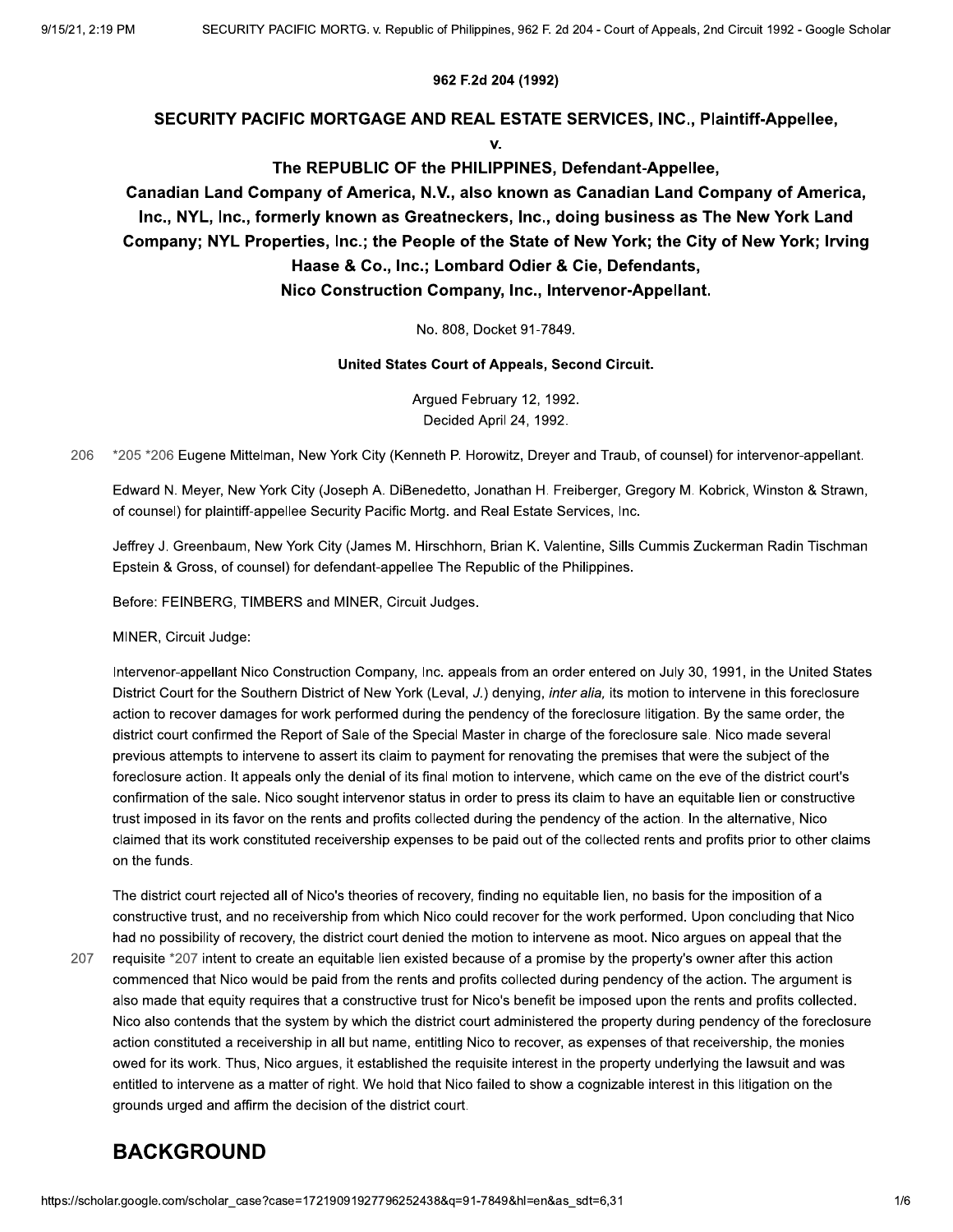208

SECURITY PACIFIC MORTG. v. Republic of Philippines, 962 F. 2d 204 - Court of Appeals, 2nd Circuit 1992 - Google Scholar

Plaintiff-appellee Security Pacific Mortgage and Real Estate Services, Inc. brought this action to foreclose its \$60 million first mortgage encumbering the Crown Building, located at 730 Fifth Avenue, New York City. The building already was the subject of litigation initiated by the Republic of the Philippines, defendant-appellee in this action, in a separate action seeking to impose a constructive trust over various properties previously owned by former Philippines President Ferdinand Marcos. The properties were owned and controlled for Marcos through defendant Canadian Land Company of America and its managing agent, defendant The New York Land Company. Joseph and Ralph Bernstein controlled New York Land, which managed the properties.

In the constructive trust action, the Philippines moved for the appointment of a receiver to collect rents and profits generated by all the properties involved, including the Crown Building, while the litigation was pending. The district court in that action never appointed a receiver, but instead designated Cushman & Wakefield, Inc. as "Special Property Advisor" to advise it with respect to "all expenditures, actions and transactions involving the management, operation and leasing of the properties and all assets relating thereto." Canadian Land, through New York Land, continued to manage the properties and collect rents and profits, but every decision relating to the management of the properties had to be submitted in the form of a proposal for court approval. The Special Property Advisor reviewed each proposal and advised the district court, which either approved or disapproved the proposal submitted.

Shortly thereafter, in this action, Security Pacific moved for the appointment of a receiver to collect the Crown Building rents and profits, but the district court never ruled on this motion. Rather, the parties agreed, for purposes of this action, to rely on the Special Property Advisor system, adopted in the action brought by the Philippines, to monitor and control Canadian Land's management of the Crown Building. As the foreclosure sale drew near, however, Security Pacific renewed its motion to have a receiver appointed in case a deficiency resulted after the sale. The motion was unopposed and the court eventually appointed a receiver on April 3, 1991, making a nunc pro tunc appointment, effective January 28, 1991. William A. White was appointed receiver. His sole task was to accept from Canadian Land all rents and profits generated by the Crown Building between January 28, 1991 and the closing of the foreclosure sale, and to turn those funds over to the Special Master in charge of the sale for disbursement.

Canadian Land had entered into a contract with Nico for the maintenance and repair of the Crown Building before either action was commenced. Canadian Land paid Nico for the work performed prior to the litigation. Once these actions were commenced, Nico apparently expressed concern to Canadian Land over who would pay for any future work. Canadian Land allegedly assured Nico that payment would come from the rents and profits collected during the actions. Nico continued renovations at Canadian Land's request after the suits began. Canadian Land never paid \*208 Nico for this work, nor did it seek the required court approval to do so. Nico sets the value of the uncompensated work at \$2,076,354.47. Nico filed mechanic's liens against the Crown Building, but took no other action. Both Security Pacific and the Philippines previously had filed notices of pendency.

The foreclosure sale finally took place on February 8, 1991. The winning bid of \$93,605,000.00 left a deficiency of \$1,931,418.79, after payment of costs and expenses of sale. The Special Master oversaw the closing on April 4, received the monies from the receivership, and issued the Report of Sale. Nico attempted to intervene prior to the closing, and again after issuance of the Report of Sale. The district court denied both motions. Security Pacific then moved for confirmation of the Report of Sale, which several of the defendants opposed. At the same time, Nico made its third motion to intervene, opposing confirmation of the Report of Sale and asserting its claims. The district court issued an order confirming the Report of Sale, denying Nico's motion to intervene to assert a claim to any funds from the sale or receivership, and ordering that the deficiency be satisfied from the receivership funds. Only Nico appealed.

#### **DISCUSSION**

### **I. Nico's Proposed Intervention**

Decisions to permit intervention fall within the trial court's sound discretion and will be overturned only for an abuse of discretion. Farmland Dairies v. Comm'r of N.Y. Dep't of Agriculture, 847 F.2d 1038, 1043-44 (2d Cir.1988). Intervention as a matter of right under Federal Rule of Civil Procedure 24(a)(2) is permitted when the party proposing to intervene meets the following requirements: (1) the motion to intervene must be timely filed; (2) the party must demonstrate an interest in the property or transaction which is the subject of the underlying action; (3) the party must show that a prejudice to that interest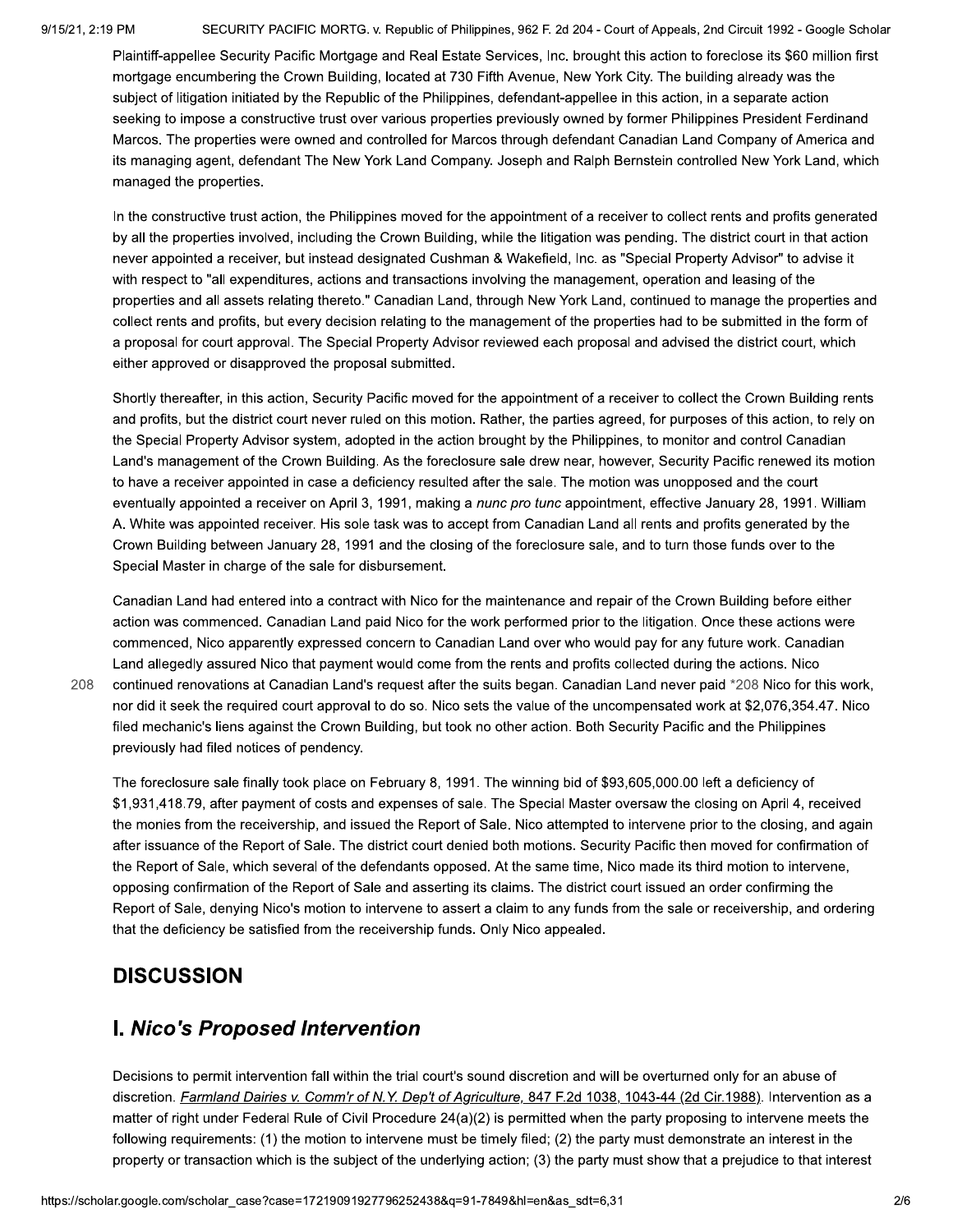209

SECURITY PACIFIC MORTG. v. Republic of Philippines, 962 F. 2d 204 - Court of Appeals, 2nd Circuit 1992 - Google Scholar

will result if intervention is not permitted; and (4) the applicant's interest must not be adequately protected by any of the existing parties. Farmland Dairies, 847 F.2d at 1043. "Failure to satisfy any one of these requirements is a sufficient ground to deny the application." Id.

As a basis for its proposed intervention, Nico attempts to demonstrate an interest in the rents and profits collected during the course of the foreclosure action. Nico first seeks to show the requisite interest by arguing for an equitable lien or constructive trust imposed in its favor on the rents and profits. Failing that, Nico argues that its work constitutes expenses of either the receivership created by the district court in April 1991 or the receivership Nico contends existed under the system utilizing the Special Property Advisor. Nico claims to have additional causes of action, but admits that these other causes can be brought in a separate action and thus are not grounds for intervention as of right. Given this situation, if Nico cannot prevail on the equitable lien, constructive trust, or expenses of receivership theories, it has no interest relating to the property underlying the foreclosure action because its remaining claims are concededly unrelated to this suit. Without the required interest, Nico may not intervene as of right. Id. at 1043 (citing Fed.R.Civ.P. 24(a)(2)). We find that none of Nico's theories entitles it to recovery, and therefore conclude that intervention properly was denied.

### A. Equitable Lien

New York law permits the imposition of an equitable lien on property if there is an express or implied contract, meeting certain requirements, concerning the property. James v. Alderton Dock Yards, 256 N.Y. 298, 303, 176 N.E. 401 (1931); see Datlof v. Turetsky, 111 A.D.2d 364, 365, 489 N.Y.S.2d 353, 354 (2d Dep't 1985); Thorne Real Estate, Inc. v. Nezelek, 100 A.D.2d 651, 652, 473 N.Y.S.2d 82, 83 (3d Dep't 1984). The contract must identify the property directly, or describe the property in such a way as to make identification possible, and must clearly state the parties' intention that the identified property be "held, given or transferred as security for [an] obligation." James, \*209 256 N.Y. at 303, 176 N.E. 401; see also Datlof, 111 A.D.2d at 365, 489 N.Y.S.2d at 354. An equitable lien may be imposed on land, chattels, or a certain fund, but a mere promise, whether parol or written, to satisfy a debt from a "designated fund" does not support creation of an equitable lien on that fund. James, 256 N.Y. at 303, 176 N.E. 401; Datlof, 111 A.D.2d at 365, 489 N.Y.S.2d at 355.

Thus, in establishing an equitable lien, plaintiff must show a particular agreement by defendant to confer a security interest in the property at issue. James, 256 N.Y. at 303, 176 N.E. 401; Datlof, 111 A.D.2d at 365, 489 N.Y.S.2d at 355. "[P]laintiff's mere expectation [of payment], however sincere, is insufficient to establish an equitable lien." Scivoletti v. Marsala, 61 N.Y.2d 806, 809, 473 N.Y.S.2d 949, 950, 462 N.E.2d 126 (1984). Without this type of specific contract creating a confidential relationship, the parties have merely contracted at arms length, and the plaintiff has no claim to an interest in specific property. James, 256 N.Y. at 303-04, 176 N.E. 401; see Matco Electric Co. v. Plaza Del Sol Constr. Corp., 82 A.D.2d 979, 980, 440 N.Y.S.2d 407, 409 (3d Dep't 1981). A plaintiff without the promise of an interest in particular property must enforce his rights under the contract and cannot rely on an equitable lien. James, 256 N.Y. at 303, 176 N.E. 401; Datlof, 111 A.D.2d at 365-66, 489 N.Y.S.2d at 355.

In this case, Nico and Canadian Land entered into a contract for the work Nico was to (and did) perform on the Crown Building. The terms of the contract in no way identified the Crown Building or the rents and profits generated by the building as security for payment for the work performed. This type of arms length contract, standing alone, is insufficient to support a claim for an equitable lien. Matco Electric, 82 A.D.2d at 980, 440 N.Y.S.2d at 409; see Thorne Real Estate, 100 A.D.2d at 652, 473 N.Y.S.2d at 83 (agreement creating only "personal obligation" between contracting parties insufficient for equitable lien). The initiation of the foreclosure action by Security Pacific in and of itself did not alter the terms of the contract. Nico was free to file mechanic's liens against the Crown Building and in fact did so. These mechanic's liens were filed after Security Pacific filed a notice of pendency, see N.Y.Civ.Prac.L. & R. § 6501 (McKinney 1980), and hence only entitled Nico to share in any surplus resulting from the sale. As there was no surplus, Nico could not recover by way of the mechanic's liens. Id. (incumbrancer filing after notice of pendency bound by foreclosure proceedings and results of sale). Nico's equitable lien theory cannot stand on the contract alone.

Nico claims that after the foreclosure action was commenced, Canadian Land promised that Nico would be paid out of the rents and profits collected during the foreclosure action. While this promise would seem, at first glance, to create the necessary security interest in the rents and profits to support an equitable lien, closer examination reveals that it does not. In the first place, it is questionable whether Canadian Land even had the power to make such an agreement. Under the terms for managing the property contained in the district court's order, Canadian Land had no power to make such a promise without court approval. Nico admits that Canadian Land neither sought nor obtained the required approval from the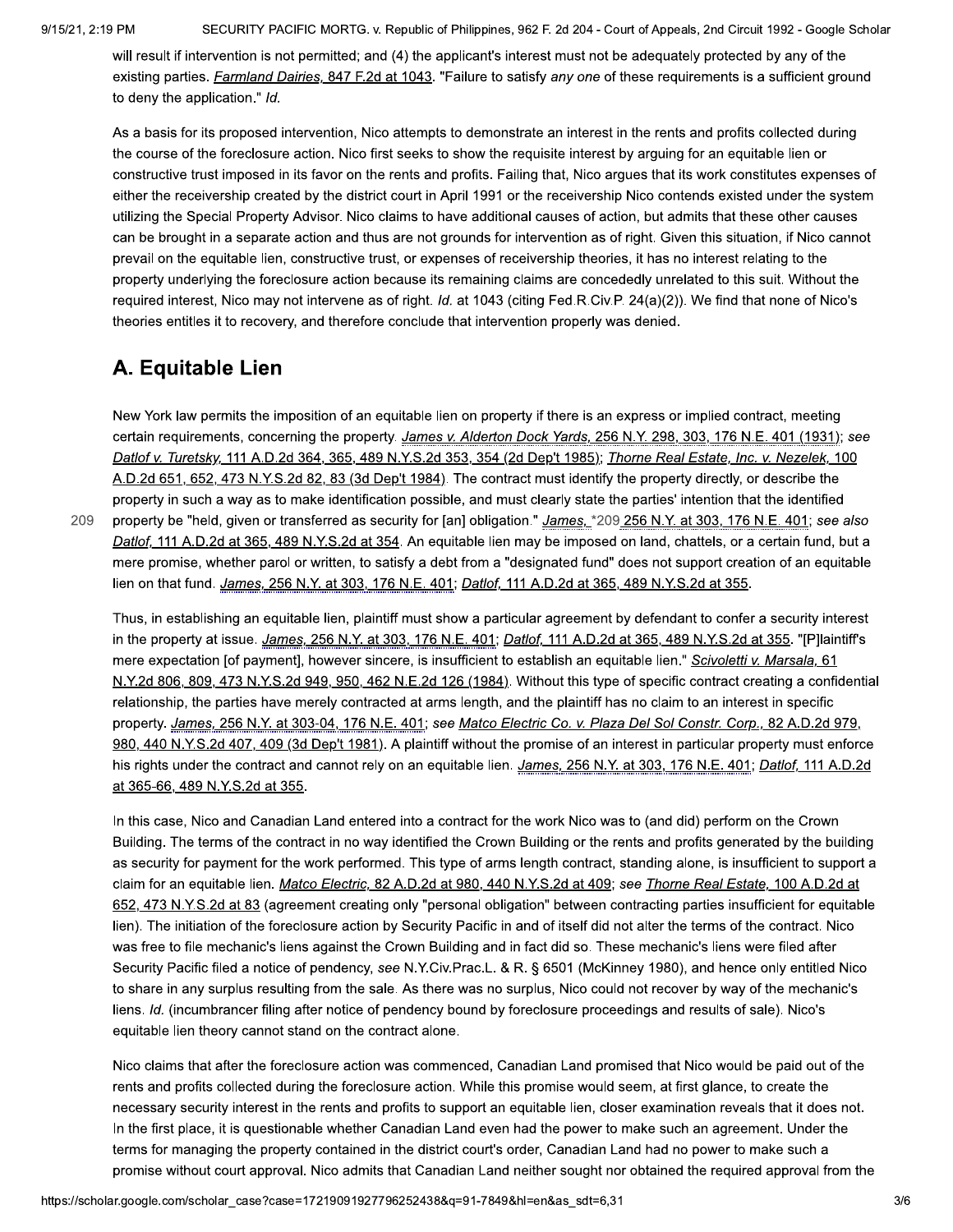SECURITY PACIFIC MORTG. v. Republic of Philippines, 962 F. 2d 204 - Court of Appeals, 2nd Circuit 1992 - Google Scholar

district court in this action. While the district court did authorize some work on an emergency basis, those orders were issued in the Philippines action and did not specifically denominate Nico as the recipient of payment. Nico itself did not seek or obtain authorization from the district court to perform the work or to be paid from the rents and profits fund. Therefore, even if Canadian Land promised payment from the collected rents and profits, an enforceable agreement was not created.

In any event, a promise like Canadian Land's is not specific enough to form the contractual foundation necessary to support an equitable lien under New York law. The original contract between Canadian Land and Nico failed to designate any

210

property in which Nico would obtain a security \*210 interest. As Nico's right to payment was unsecured under the terms of the initial contract, the alleged subsequent representation by Canadian Land constitutes a mere promise to pay the debt incurred under the contract from a designated fund, i.e. the rents and profits collected during the foreclosure action. Such a promise, whether written or parol, does not operate to create an equitable lien upon the fund. Datlof, 111 A.D.2d at 365-66, 489 N.Y.S.2d at 355 (promise to pay debt out of proceeds of sale not sufficient to create equitable lien in proceeds); James, 256 N.Y. at 303-04, 176 N.E. 401. Thus, the asserted interest of Nico in the foreclosure action cannot support intervention.

### **B. Constructive Trust**

"Generally, a constructive trust may be imposed when property has been acquired under such circumstances that the holder of legal title may not in good conscience retain the beneficial interest therein." Scivoletti v. Marsala, 97 A.D.2d 401, 402, 467 N.Y.S.2d 228, 230 (2d Dep't 1983), aff'd, 61 N.Y.2d 806, 473 N.Y.S.2d 949 (1984). A constructive trust will not be imposed in favor of a party "who ha[d] no interest in the property prior to obtaining a promise that such interest will be given to him." Id. (quoting Matter of Wells, 36 A.D.2d 471, 474, 321 N.Y.S.2d 200, 205 (1971), aff'd, 29 N.Y.2d 931, 329 N.Y.S.2d 322, 280 N.E.2d 95 (1972)). In this case, Nico had no interest in the rents and profits collected prior to obtaining the alleged promise from Canadian Land that the funds would be used to pay for the work performed. Nor did Nico have a mechanic's lien or other interest in the Crown Building when the promise allegedly was made. Nico's only interest even remotely related to the Crown Building was in receiving payment under its contract with Canadian Land. The contractual promise to pay does not give Nico any interest in either the building or the rents and profits derived therefrom. Thus, Canadian Land's alleged subsequent promise to pay Nico from the rents and profits cannot form the basis for a constructive trust because Nico had no prior interest in the property. Id.

Moreover, a party seeking to establish a constructive trust ordinarily must show, among other things, a confidential or fiduciary relationship between the parties. Id.; see Golden Budha Corp. v. Canadian Land Co. of America, 931 F.2d 196, 202 (2d Cir.1991); Bennett v. John, 151 A.D.2d 711, 711, 543 N.Y.S.2d 143, 144 (2d Dep't 1989); Matco Electric, 82 A.D.2d at 980, 440 N.Y.S.2d at 408-09. Nico fails to meet this requirement as well. As discussed in the equitable lien context, the contract between Canadian Land and Nico resulted from arms length bargaining, and nothing indicates an intent to create a fiduciary or confidential relationship at the time of contracting. Bennett, 151 A.D.2d at 711, 543 N.Y.S.2d at 144 (contract to sell insufficient to establish confidential or fiduciary relationship); Matco Electric, 82 A.D.2d at 980, 440 N.Y.S.2d at 408-09 (contract for construction work does not meet confidential or fiduciary relationship requirement).

Strict adherence to the confidential or fiduciary relationship elements of a constructive trust is not necessary when a party holds "property under such circumstances that in equity and good conscience he ought not to retain it." Golden Budha, 931 F.2d at 202 (quoting Simonds v. Simonds, 45 N.Y.2d 233, 242, 380 N.E.2d 189, 194, 408 N.Y.S.2d 359, 364 (1978) and Miller v. Schloss, 218 N.Y. 400, 407, 113 N.E. 337, 339 (1916)). Thus, where a party is unjustly enriched, a court sitting in equity may impose a constructive trust, even though no confidential or fiduciary relationship exists. Golden Budha, 931 F.2d at 202; see Simonds, 45 N.Y.2d at 242, 380 N.E.2d at 194, 408 N.Y.S.2d at 364. Here, however, there is no basis for the imposition of a constructive trust under the "equity and good conscience" rule. Entitlement to the monies sought by Nico is established by mortgage foreclosure rules of priority. Thus, Security Pacific will not take the rents and profits in circumstances where good conscience dictates that it ought not to keep them, nor will it be unjustly enriched by the funds belonging to Nico. Because Nico cannot establish any basis for a constructive trust, that remedy does not give Nico such a cognizable interest in the \*211 underlying litigation as to justify intervention.

211

# **C. Expenses of Receivership**

Under New York Law, when a foreclosure sale results in a deficiency, "the court shall direct that all moneys remaining in the hands of a receiver of the rents and profits appointed in the action, after the payment of the receiver's fees and the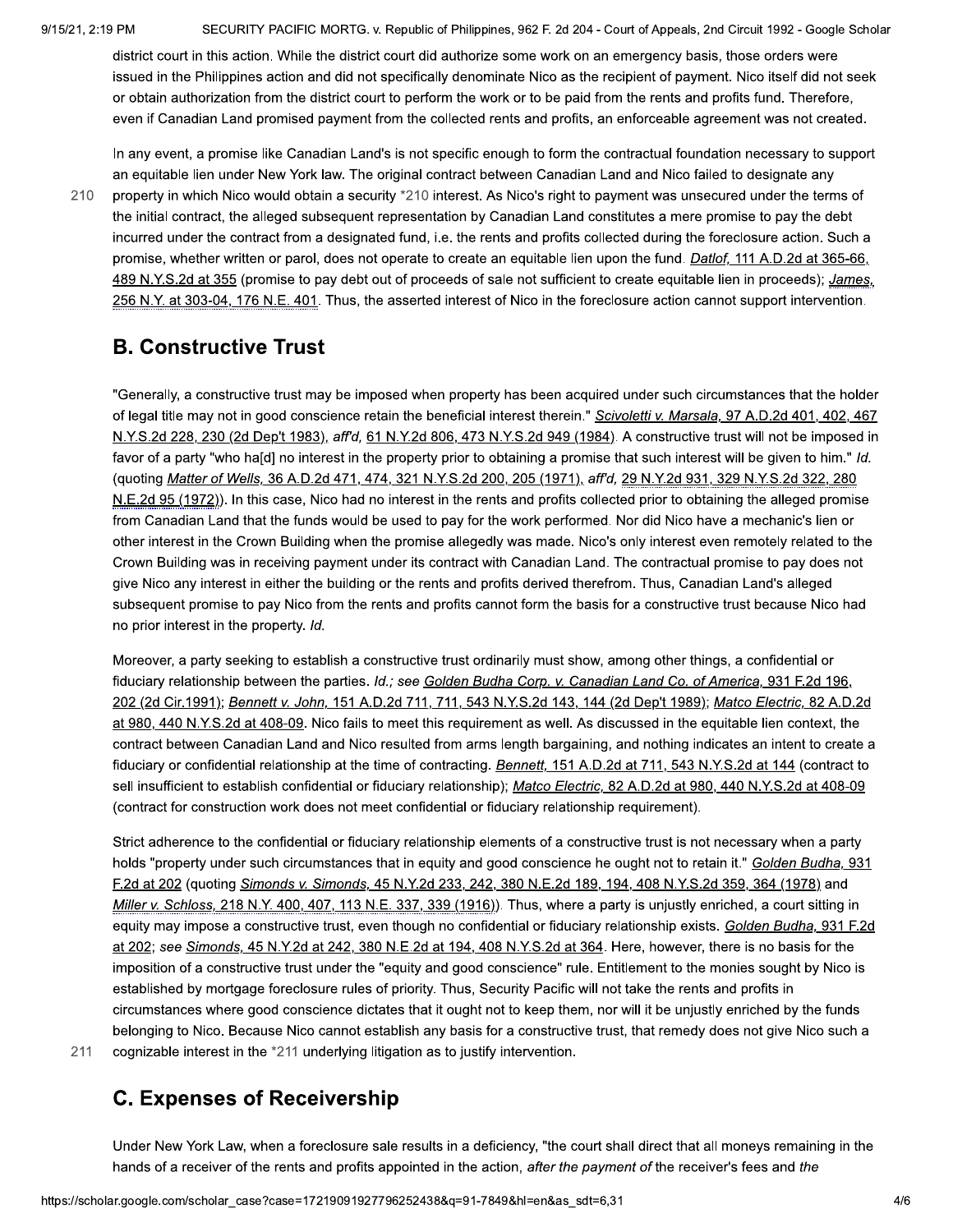SECURITY PACIFIC MORTG. v. Republic of Philippines, 962 F. 2d 204 - Court of Appeals, 2nd Circuit 1992 - Google Scholar

expenses of the receivership," be paid to the mortgagee to cover the deficiency. N.Y. RPAPL § 1371(4) (McKinney 1979) (emphasis added). Relying on this language, Nico asserts that the work it performed on the Crown Building constitutes "expenses of the receivership", entitled to priority payment ahead of the deficiency. For there to be "expenses of the receivership", a court must create a receivership, empowering the receiver to incur expenses of the type for which reimbursement is sought. The appointment of a receiver is discretionary, see N.Y.Civ. Prac.L. & R. § 6401(a) (McKinney 1980), and, under appropriate circumstances, the court may deny the request for a receiver, even if the parties agree to the appointment. Mancuso v. Kambourelis, 72 A.D.2d 636, 637, 421 N.Y.S.2d 130, 131 (3d Dep't 1979); see also 366 Fourth Street Corp. v. Foxfire Enters., 149 A.D.2d 692, 692, 540 N.Y.S.2d 489, 489 (2d Dep't 1989); Clinton Capital Corp. v. One Tiffany Place Developers, Inc., 112 A.D.2d 911, 912, 492 N.Y.S.2d 427, 428 (2d Dep't 1985). As a court-created entity, a receiver has only those powers provided for in the appointment order and may perform only those acts expressly authorized by the appointing court. Daro Indus. v. RAS Enters., 44 N.Y.2d 969, 970, 408 N.Y.S.2d 329, 329, 380 N.E.2d 160 (1978) (citing N.Y.Civ. Prac.L. & R. § 6401(b)).

In this action, Nico stakes a claim to a portion of the rents and profits collected by the receivership created by the district court on April 3, 1991, effective as of January 28, 1991. Nico makes this argument even though it ceased performing work on the Crown Building in May 1990, well before the appointment of the receiver, or the effective date of the receivership. Nico cites no New York law, nor have we found any, allowing it to participate in the rents and profits collected by a receiver who neither requested nor approved any of Nico's endeavors.

Also fatal to Nico's contention is the limited authority given the receiver by the district court. The receiver's only power was to collect rents and profits from Canadian Land and turn them over to the Special Master. Since the receiver lacked authorization to incur any expenses, much less maintenance and repair costs, he could not enter into an enforceable agreement with Nico. See id. at 970, 408 N.Y.S.2d at 329, 380 N.E.2d 160. Thus, even if the receiver had acted outside his authority and sanctioned the expenses, which he did not, Nico would still have no claim to the receivership funds.

Nico alternatively argues that the Special Property Advisor system set up by the district court to assist the court in administering the Crown Building was a receivership in all but name. Nico contends that, in combination, the Special Property Advisor, Canadian Land, and the district court functioned like a receiver, because the Special Property Advisor oversaw management of the property like a receiver, Canadian Land collected the rents and profits and managed the property like a receiver, and all of this was subject to court approval. Therefore, Nico characterizes its work during this period as expenses of that receivership, payable ahead of the deficiency.

Nico's argument, while interesting, is not persuasive. The district court had before it a motion to create a receivership in this action, but decided to rely on the Special Property Advisor system already in place from the Philippines action. The Special Property Advisor was not appointed to be a receiver, nor did the system set up around the Special Property Advisor establish some sort of de facto or constructive receivership. Rather, it merely provided the district court with an efficient, effective means to monitor and control the property and Canadian Land's management during the course of the foreclosure action.

The district court was not required to appoint a receiver under the circumstances \*212 revealed here, and we previously 212 approved the district court's use of the Special Property Advisor system on appeal in the Philippines action. See Republic of Philippines v. New York Land Co., 852 F.2d 33, 36 (2d Cir.1988). We see no reason to do otherwise here. Cf. East New York Savings Bank v. Carlinde Realty Corp., 51 A.D.2d 989, 989, 381 N.Y.S.2d 101, 102 (2d Dep't 1976) (trial court said to have discretion to terminate receivership and substitute defendant to "receive all rents in trust, inter alia for the maintenance and operating expenses of the building"). In affirming the appointment, we noted that the Special Property Advisor was far less intrusive than a receiver because its role was "essentially to monitor the management of the buildings and advise the court." Republic of Philippines, 852 F.2d at 36. The district court, we found, retained the authority generally delegated to receivers because its order "require[d] that no payments or transfers be made without court approval." Id. With this regime in place, there was no receivership from which expenses could be generated or paid. Nico's source of payment in this case was the district court itself, not a receiver. Thus, Nico fails to establish an interest in the rents and profits collected during the pendency of this case.

Like the district court, we can find no avenue of recovery for Nico in this action. Without a cognizable claim to the rents and profits, Nico has no interest to protect relevant to the underlying litigation. Consequently, the district court did not abuse its discretion by denying Nico's motion to intervene.